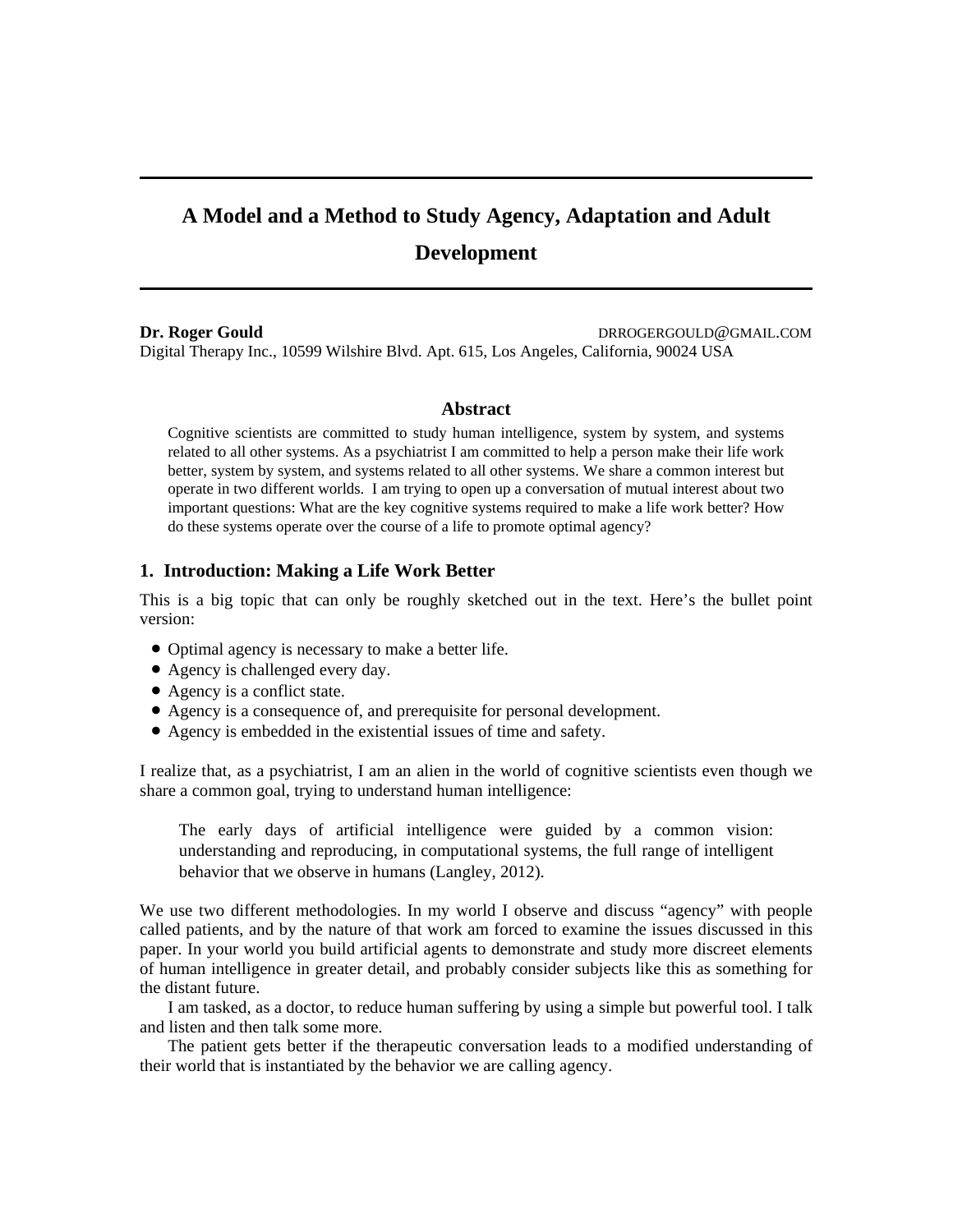Weizenbaum's Eliza turned out to be a toy in the early days of AI but the idea of using AI to help people heal themselves is still a good one.

I would like to contribute what I have learned about agency over a 40-year career of simultaneously practicing psychiatry and building a digital therapy program:

- The first thing I learned was that the action-decision conflict about problems of daily living is the crucible where the agency challenge is best worked out. This allows for a sharp and manageable research focus.
- The second thing I learned (and probably the most important) is that there is a mental structure that actually opposes the attainment of self-confident agency—the self-doubt system. This system is composed of subsystems well studied in the cognitive literature.
- The third thing I learned was that the agency challenge embedded in the immediate context of a personal problem also represents a piece of unfinished personal development, with important implications for the person's overall well-being.

While sharing what I have learned, I will also be describing the model that incorporates this learning, and the digital therapy method based on that model that helps people optimize their agency. Both the model and the method may be of value to scientists working on the subject of agency, or the larger question of how humans construct and maintain a life.

# **2. The Operating Definition of Agency**

My patient was a success at work. Once he decided something was right to do, he did it. When he decided it was right to have a serious conversation with his wife and intended to do so, he was too afraid to act.

At work he was a fully enfranchised agent. At home he could not summon the courage to act and therefore forfeited an opportunity to address a problem in what he had decided was the best way and the right time.

This simple act...avoiding a discussion…represents all three elements of my title: He was not an effective agent in a very specific situation, he did not optimally adapt to a changing marital relationship, and he did not activate the part of him that felt entitled to speak up.

Agency definition: If after a careful consideration of the safety, costs, benefits, risks and rightness of a potential act that creates a definite intention to do the act; and the person does not change his mind about the rightness but also does not do it; then that person has temporarily forfeited his opportunity to influence the course of that particular segment of his or her life. That person has demonstrated sub-optimal agency in that life arena.

Based on that definition, I believe optimal agency is a critical factor for successful adaptation and personal development throughout the life cycle. I believe it is well worth serious study as a complex sub-system of human intelligence.

# **3. Unsolved Problems: When Agency is Challenged**

The action-decision conflict about very specific problems of daily living is the crucible where the agency challenge is best worked out. The pain of living with an unsolved problem provides the sustaining motivation necessary to work out the problem. In our DigitalTherapy method we have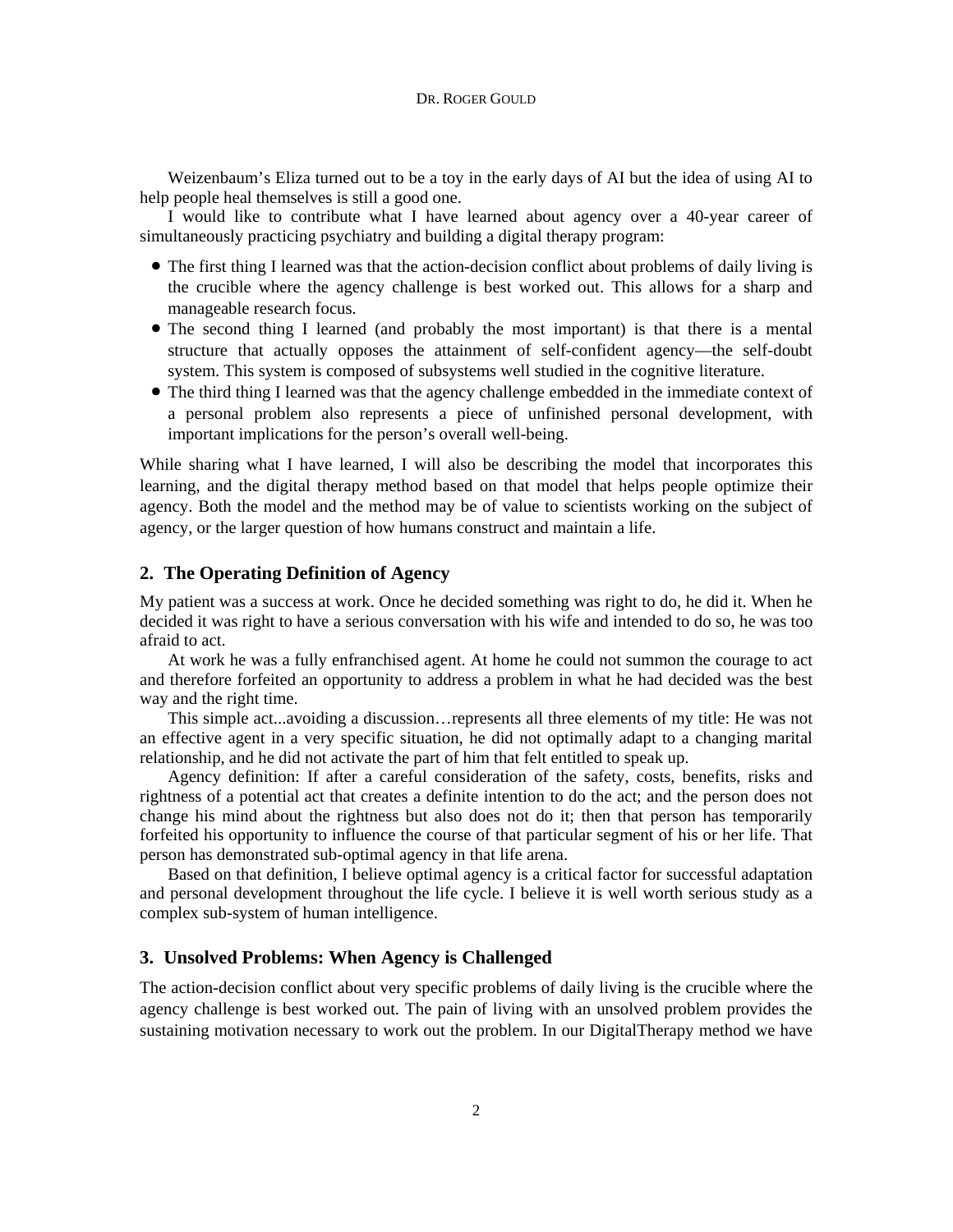identified 4,000 different problems-in-living, which establishes a sharply defined research focus when the person chooses "the one" that is his problem.

People come into therapy because they are suffering and feel stuck. All they want to talk about are the problems they have been unable to solve. Persistent unsolved life problems make an insistent demand on the mind. By definition, a persistently unsolved problem has a built-in conflict about actually doing what is thought to be the correct thing to do. The stakes are high. The patient's sense of well-being and the shape of a future life course are on hold. It's not just patients; everyone faces a continuous flow of problems and challenges.

I believe every human being goes through the same kind of agency-action decision conflict in some low amplitude form like the man I mentioned above who couldn't bring himself to talk about what's bothering him with his wife. If he had not been in therapy this conflict would be obscured and expressed as moodiness and blunted intimacy. Agency conflicts during transition and crisis periods are usually accompanied by some degree of anxiety and depression for everyone.

It was during my collaboration at U.C.L.A. with Ken Colby (a pioneer in your field) that the digital therapy method I had developed shifted focus to action-decision-conflict (agency) as the center of what was previously a personal problem-solving process.

Problem solving and action decision conflict resolution are now the two pillars of our current model. The problem-solving component establishes the detailed finely grained experience-near situational context for the same kind of everyday problems people bring to therapy. This problem context establishes the crucible of change. Then, through a series of algorithms, the program helps the person sort through their options to arrive at a decision about what they could do to help themselves, creating a very specific do-able action intent (talk to my wife about x).

This answers the first two common sense questions of our model: What's bothering you? What can you do about it? This sets up the third question in our model: Why don't you do it? This puts the spotlight on the action intent conflict (the agency issue to be resolved).

From a common sense point of view one could ask, "If you think this is the right thing to do now and know the right way to do it, why don't you just do it?"

Those of us who have studied cognitive systems are well aware that there are many elements of mental functioning that do not obey common sense.

Once we have the intent that can't be executed we start examining the person's fears of actually doing what they decided and intend to do in order to help solve the very specific and personal problem or challenges they identified. There are many very specific fears that compose what I have tentatively been calling the self-doubt system. The therapeutic task is finding and examining the right ones in a way that convinces the person the fear is not based in reality and the intended action is safe to do (or in some cases that the fear has some basis in reality and the risk was too great to act).

During the course of answering these three common sense questions (what's bothering you, what can you do about it, and why don't you do it), we are having a conversation in great detail, about agency, which is no longer just a useful abstraction to discuss but instead has been transformed into a real life visceral/emotionally-felt experience.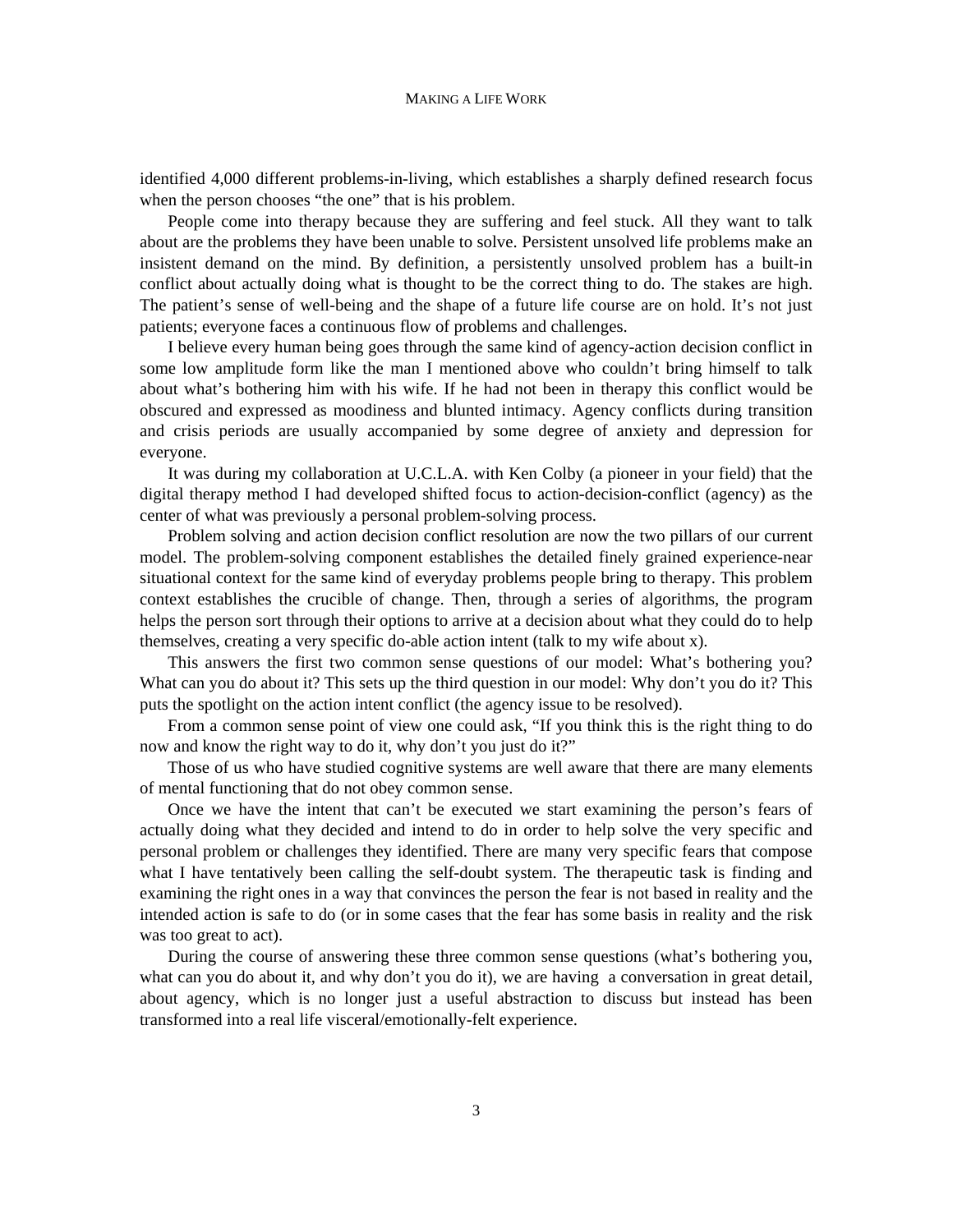(Specific contextualized unsolved problems-in-living)>>>>suffering>>>>(decision to do x in order to reduce suffering) $>>$  (intent to do x) $>>$  (resistance to do x)=adaptational/agency conflict.

Successful resolution of the adaptational/agency conflict creates a developmental step (a new conflict-free arena of functioning) where optimum agency prevails.

# **4. The self-doubt structure: An Umbrella Term for a Complex Set of Cognitive Systems.**

The second thing I learned (and probably the most important) is that there is a mental structure that actually opposes the attainment of self-confident agency—self-doubts. It is composed of many fear sub-systems well studied in the psychological/cognitive literature.

It is a dynamic system organized around a deeply embedded core belief that "I am flawed", which must be hidden from others to avoid shame and also denied by self for fear the damage is immutable. It is experienced as something scary at the core, deep and real, always there, never to be addressed directly for fear that would make it realized.

When substance abuse patients open up, they describe themselves as unlovable, evil, unworthy or stupid. The general population is a little less harsh; their flaw is that they are lazy, too dependent, helpless, cowardly, too selfish, too manipulative, untrustworthy, unethical or immoral, mean and cruel.

Certain things trigger these doubts like being criticized, misunderstood, judged, manipulated, accused or ignored.

When triggered the person has to automatically cover up and protect themselves by putting up a defensive false shield like being a busy person, a perfectionist, a loner, a people pleaser, a work-horse, a self-indulger, a clown, an expert, etc.

Self- doubt system: trigger>>>activate flaw experience>>>protective shell

Example: When someone judges me, I believe I am selfish, and I protect myself from that accusation by trying to please people (automatically becoming an inauthentic people pleaser).

Experimenting with any new behavior would trigger this response if there is any danger of being judged.

That would put the new proposed optimal agency behavior outside the comfort zone, limiting the person's range of adaptive strategies.

But this self-doubt system can be challenged or over-ridden under the right life circumstances.

# **5. Optimal Agency is Required if Development is to Continue.**

The third thing I learned was that the agency challenge embedded in the immediate context of a personal problem also represents a piece of unfinished personal development, with important implications for the person's overall well-being and course of life.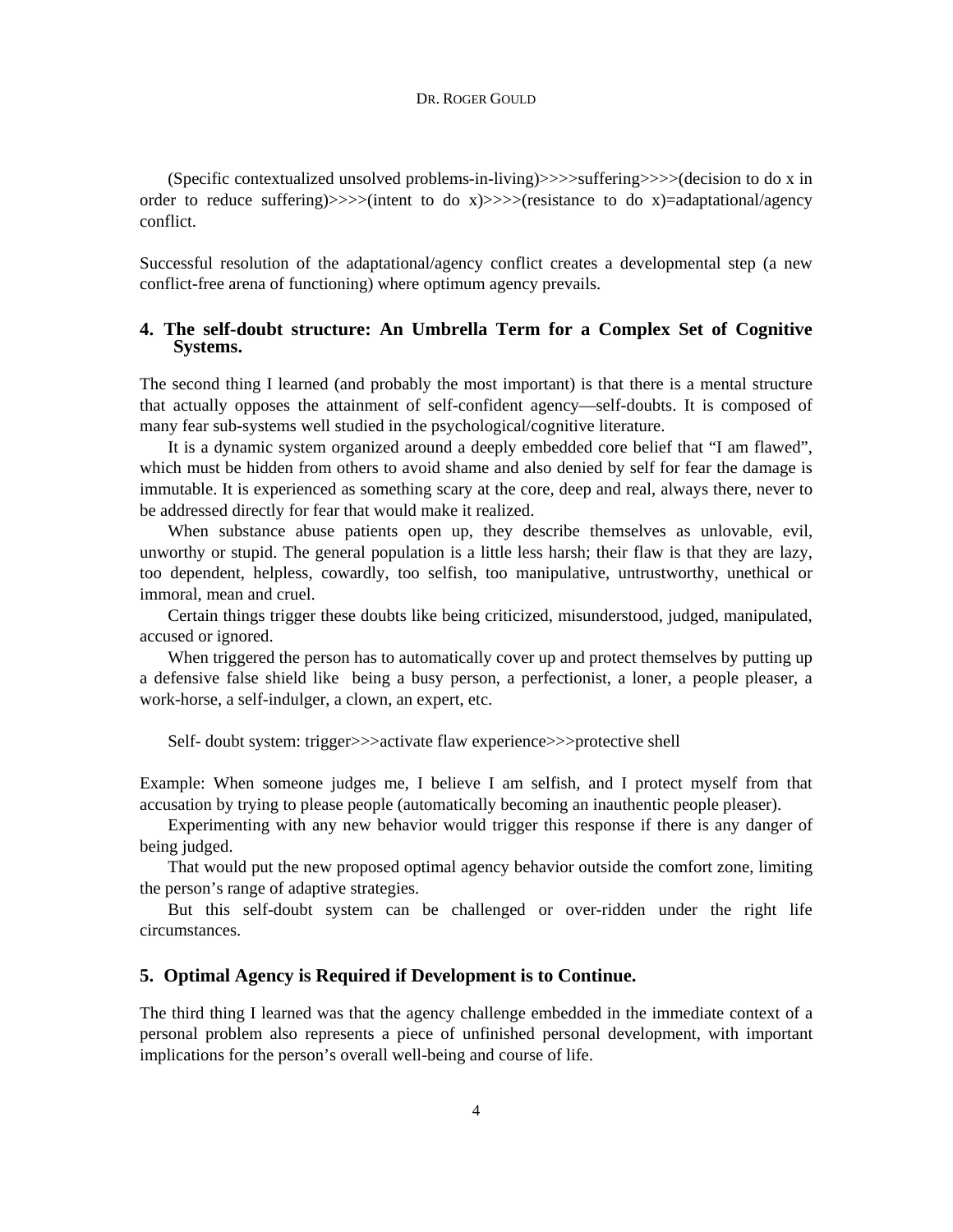Example: A young man in his early 20's had been so shy that he rarely had anything but distant friendships with any woman. He was painfully timid and would never take any chance of rejection, which would have confirmed his flawed self-doubt label as a dull or permanently uninteresting person.

One day after weeks of agonizing he contacted the girl in class who seemed to like him. Over time, she became his first girlfriend. This started with one simple act of agency, talking to someone who might befriend him in a romantic way. A simple act for most but not for him. He was letting down his guard and taking a big risk, "thank god for the developmental force" (hormones in this case?) a famous psychoanalyst once said when asked how therapy works.

This initial success starts a cascade of changes.

(Specific contextualized unsolved problems-in-living)>>>>suffering>>>>(decision to do x in order to reduce suffering)>>>>(intent to do x)>>>>(resistance to do x)>>>>(do x)>>>>(new behavior free from conflict).

Successful resolution of the adaptational conflict creates a developmental step, resulting in an enlarged conflict free space of optimum agency functioning.

The once-painfully shy person opened up a "conflict free space of optimum agency functioning" by asking for a date and creating a relationship. Over the next few years he developed more functional relationship skills in that relationship (personal development). That upgraded function became part of the platform for the next developmental challenge (ability to be with a potential life partner). This newest developmental demand would be inconceivably difficult if the person had not succeeded in increasing his conflict free relationship skills in the prior developmental challenge.

### **6. Agency is Embedded in the Existential Issues of Time and Safety**

The discussion about agency, adaptation and development is part of the larger topic, making a life work. I would like to sketch out two additional frameworks I have written about earlier in my career that need to be part of any model addressing the life course.

## **6.1 Time**

Our discussion about agency, adaptation, and development is embedded in the flow of time, which during the course of lifetime can be roughly demarcated by age periods that make specific demands on the essential task of making a life work.

Erikson's work introduces the idea of stages of life, each with a different focus and a different challenge. In his last book, Themes of Love and Work in Adulthood (Smelzer & Erickson, 1980), I contributed a chapter laying out a more detailed mapping of the age periods beyond adolescents based on my research and book "Transformations: Growth and change in Adult Life" (Gould, 1979).

Each culture makes implicit demands for personal development, e.g. independence and becoming economically self-sustaining for the young adult in the western world. There are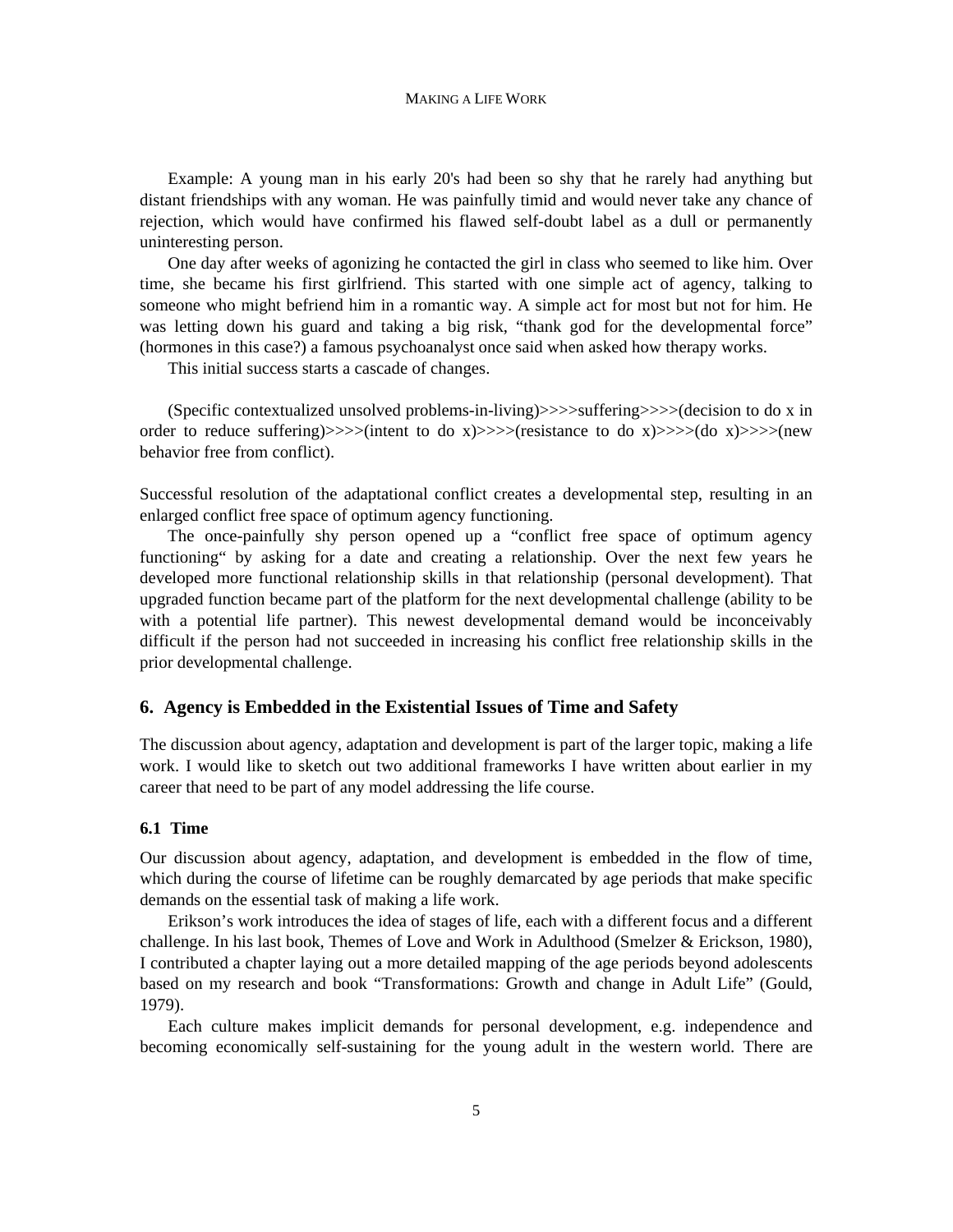rewards for success and costs for failure which become the context-specific problems-in-living that require optimal agency to resolve.

In addition to demands that shape behavior and development from the general culture, there are specific opportunities and obstacles in the sub-culture of the immediate everyday world of family, work and community that make it easier or more challenging to sustain optimal agency.

I have thought about this (the structures of culture and sub-culture operating on the structures of the mind) as a mix of structure changing and structure maintaining forces creating the problems-in-living, For example, if you are engaged in work you love in a well-run organization that supports your sense of self, it is unlikely you have a big work problem. But if you are doing work you don't want to do at a place you don't want to work that diminish your sense of selfworth you are likely to have problem, and a big agency challenge.

The systems embedded in the culture and subculture have a structure changing and structure maintaining effect on the inner systems discussed in this paper. A framework for this is spelled out in Preventative Psychiatry and the Psychoanalytic Field Theory of Reality (Gould, 1970).

#### **6.2 Safety**

We talk about anxiety and fear as both emotions and symptoms, but I think that when trying to understand cognitive systems we should be talking about safety instead, and the two different brands of safety.

- Real safety: based on careful calculations of the real-world risks and benefits determining a degree of confidence upon which to base an action decision, being fully aware there is no absolute safety.
- The illusion of safety: hope, wish, magical thinking and over dependence on others to protect and reward.

#### **6.3 Age and Safety**

The young child's primary mode of both real safety and the illusion of safety is dependence on the parents as demonstrated in the phenomenon of separation anxiety.

As the child grows, there is a mixture of reliance on the two forms of safety because she gradually acquires the cognitive skills required for real safety thinking. Throughout the remainder of life the person will have to rely primarily on real safety thinking in order to be the optimal agent of his or her life, but will never be totally immune from the pull of the illusion of safety.

I have described this transformation process for the general audience in my book Transformations (Gould, 1979) and in more detail for the professional audience in a chapter in the Comprehensive Textbook of Psychiatry (Kaplan & Sadock, 1989).

## **7. Conclusion**

Cognitive scientists are committed to study human intelligence, system by system, and systems related to all other systems.

As a psychiatrist I am committed to help a person make their life work better, system-bysystem, and systems related to all other systems.